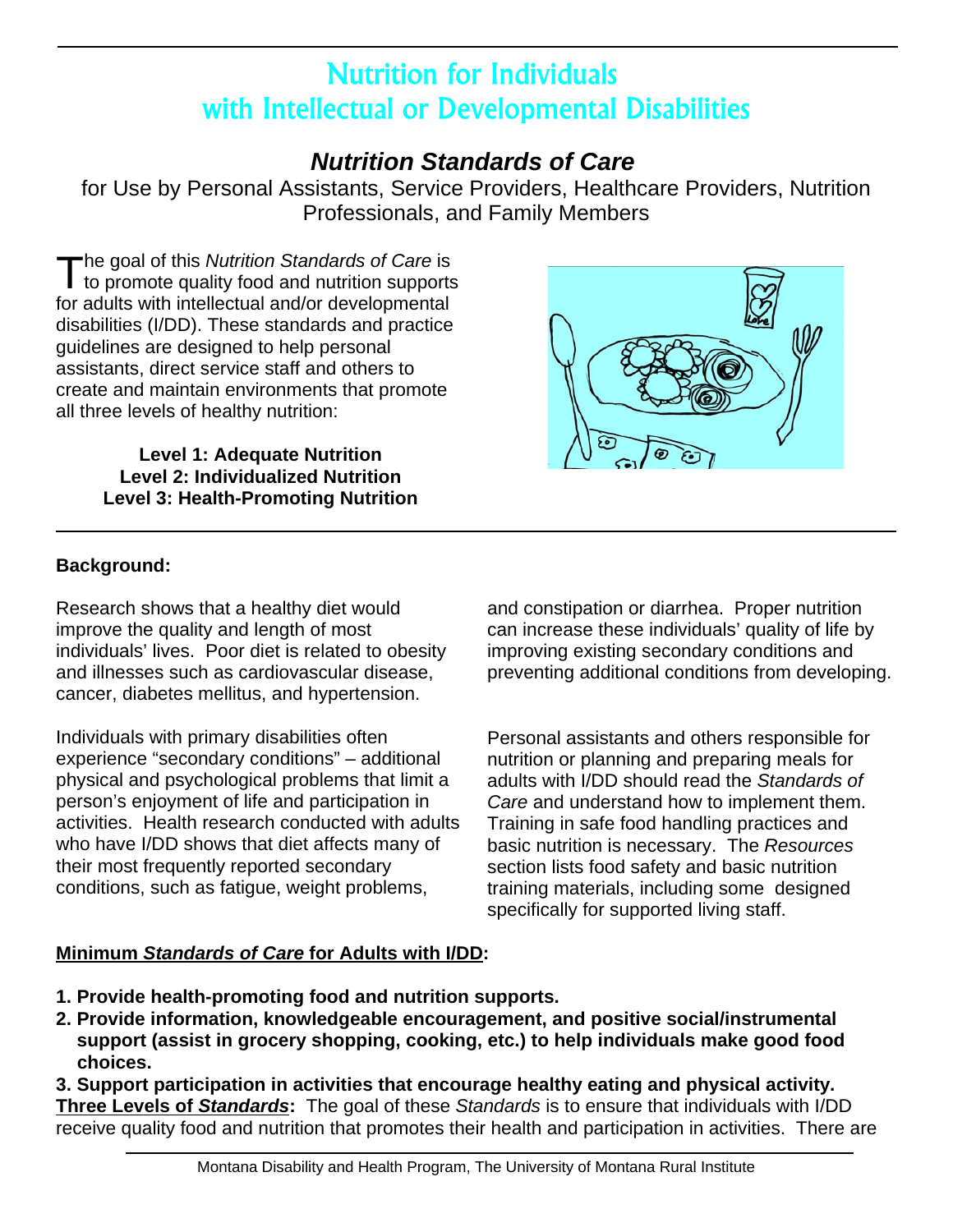three levels of standards necessary to achieve quality food and nutrition supports. Your role is to help implement the standards at each level, so that each individual:

- $\blacksquare$  Level 1 Has a diet that is safe and nutritionally adequate.
- Level 2 Has a diet that addresses his or her special needs.
- Level 3 Is encouraged to eat recommended portions of healthy foods associated with lower risk for common chronic diseases and conditions.

The **Tree of Good Eating** visually represents the three levels of the *Standards of Care*. The root system is the community and support people who follow the **minimum standards** for quality food and nutrition. The trunk is the **Level 1 Adequate Diet** that is the foundation for quality nutrition. The branches are the **Level 2 Individualized Diet**, the dietary modifications prescribed by a nutrition professional to address the individual's special needs. Finally, the leaves and fruit represent the **Level 3 Health-Promoting Diet** – an investment in a long and healthy life. When basic nutritional needs for routine growth and survival are satisfied, the individual is free to devote energy to other activities and optimal performance.



#### **Three Levels of** *Standards of Care*

#### **Level 1 - Diet is safe and adequate**

- $\blacksquare$  Food is of adequate quality and amount
- $\blacksquare$  Variety of fruits, vegetables, and whole grains
- Food is safely stored and prepared
- Menus of 3 meals and snacks per day
- $\blacksquare$  Regular physical activity
- Respects individual food preferences

## **Level 2 - Diet meets individual needs**

- The six components of Level One, **plus**:
- $\star$  Manages medical conditions
- $\star$  Manages secondary conditions
- $\star$  Meets other special needs

## **Level 3 - Diet promotes health**

- The six components of Level One, **plus**:
- **★ The three components of Level Two, plus:**
- $\checkmark$  Abundant whole plant foods
- $\checkmark$  Low cholesterol, saturated and trans fats
- $\checkmark$  Limited simple sugars and salt
- $\checkmark$  More plant proteins (beans, nuts, grains) and fewer and leaner animal proteins (meat)
- $\checkmark$  Multiple vitamin/mineral supplement
- $\checkmark$  Little or no alcohol

**Level 1 – Adequate Diet:** All persons with I/DD must have access to and be encouraged to eat a nutritionally adequate, culturally appropriate, and pleasing diet. Adequacy is defined by the number of servings and portion sizes of foods indicated in the *MyPyramid Food Guidance System* (see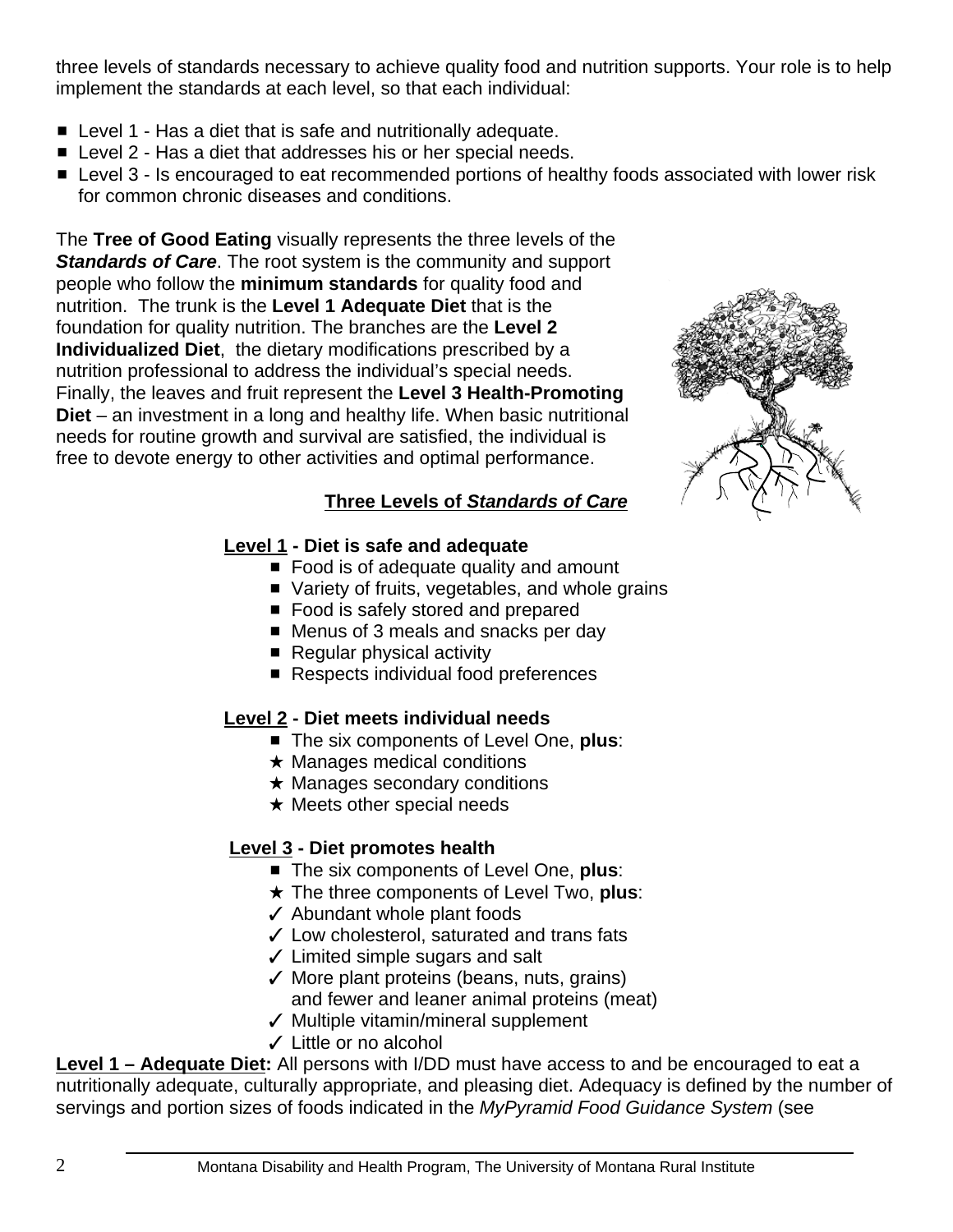Resources). Variety within and across food groups is important. The number and size of servings are adjusted for an individual's age, sex, and activity level. Emphasis is on food safety and daily consumption of a variety of whole grains, fruits and vegetables.

Personal assistants have a key role in supporting nutritionally adequate choices by:

- Writing, posting, and recording menus that have been developed with as much input from the resident adults with I/DD as possible. Each year, a registered dietitian (RD) or other qualified nutrition professional should review menus to make sure they meet the MyPyramid Food Guidance System, the Dietary Guidelines for Americans, and the Dietary Reference Intake levels for essential vitamins, minerals, and other nutrients. Check with your local hospital, school system food service, or County Public Health Department for a qualified individual to do a free or low-cost menu review.
- Offering three meals and healthful snacks at appropriate times each day.
- Supporting adults with I/DD to engage in moderately-intense physical activity for a total of 30 minutes per day on most days of the week. Sessions may be broken up into 10-minute segments. Diet and exercise go hand in hand. The United States Surgeon General states that, "Regular physical activity can help people with chronic, disabling conditions improve their stamina and muscle strength and can improve psychological well-being and quality of life by increasing the ability to perform activities of daily life."

"Moderately intense physical activity" means that a person: 1) feels some exertion; 2) breathes harder than when resting; yet 3) can talk comfortably. Moderately-intense activities include brisk walking, dancing, swimming, or bicycling on level terrain; or work such as mowing a lawn, cleaning, hauling, lifting, pushing, carpentry, shoveling, or packing large boxes. For greater benefits, a person could increase the number of active days (every day is best), increase the intensity of the activity (go faster), or increase the total amount of time spent being active each day.

**Level 2 – Individualized Diet***:* Some individuals need a special diet in order to be adequately nourished. They may have difficulty eating or drinking, have food allergies or dislikes, or have secondary conditions such as diabetes, obesity, or drug side effects, all of which alter a person's nutrient or food needs. A Level 2 therapeutic diet prescribed by a physician or registered dietitian may override other *Standards of Care* recommendations.

For example, physicians or dietitians often prescribe therapeutic diets for individuals with Prader-Willi Syndrome. Most individuals with Prader-Willi Syndrome need support to know when they have eaten enough or when they need to eat more. Without appropriate supports, individuals often overeat and gain an excessive amount of weight. A person with Prader-Willi Syndrome may need high quality, nutrient-dense foods, dietary supplements, and fewer calories in order to balance calories consumed with calories burned.

Individuals with dysphagia, a swallowing disorder, also may have difficulty eating enough of the right foods to stay healthy or maintain an ideal weight. Individuals with dysphagia may also be unable to cough or clear their throats to remove food or liquid that accidentally enters their windpipes. If food or liquid enters the lungs, harmful bacteria may grow and cause aspiration pneumonia. A person with dysphagia needs a special diet of foods and beverages of a manageable consistency, and the support of a multi-disciplinary team of a registered dietitian and speech/or occupational therapist.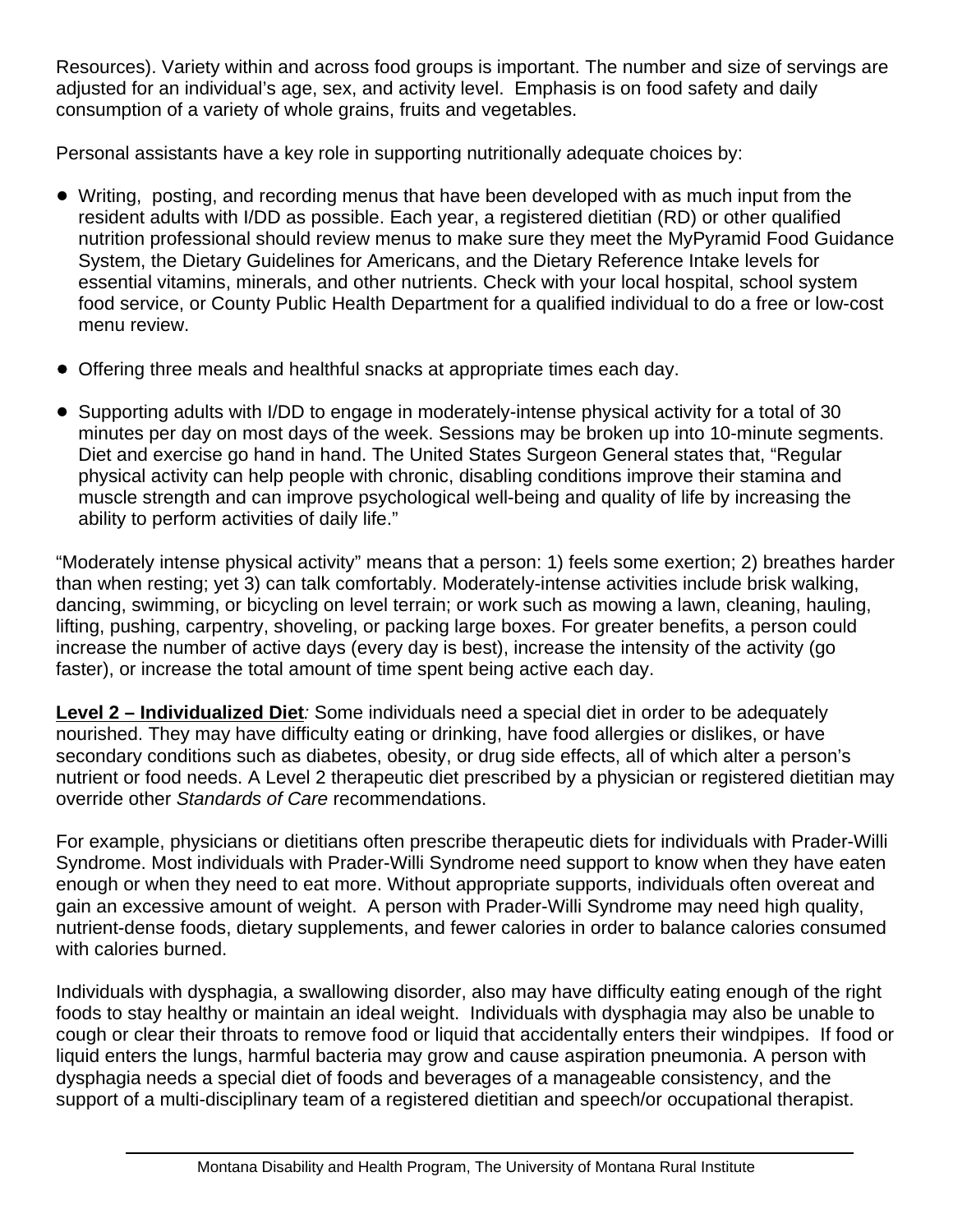A Level 2 diet is part of the person's Personal Supports Plan (PSP) or Individual Plan (IP). A qualified nutrition professional plans and periodically reviews the therapeutic diet menu and provides prior approval for any changes. The nutritionist who plans the therapeutic diet menu should be part of the PSP/IP team discussion of the individual's and staffing resources. It is not appropriate for anyone else to prescribe a diet for an individual or "put" her on a diet, such as a low-carbohydrate or low-fat diet. Individuals on Level 2 diets need to be educated about their needs and included in menu planning.

**Level 3 – Health Promoting Diet***:* All Americans can reasonably expect to live a long and healthy life. To live long and well, individuals with I/DD need diets that reduce their risk for chronic diseases. A health promoting diet improves quality of life and is associated with lower rates of secondary conditions, such as overweight and obesity, physical fitness and conditioning problems, depression, fatigue, and heart disease. The Health Promoting Diet:

- Limits simple sugars, salt, saturated fat, trans fat and cholesterol.
- Has moderate total fat, mostly from healthful plant oils.
- Includes ample whole grains, fruits, vegetables, and a good calcium source (dairy, fortified foods, or supplements).
- Limits candy, sodas, desserts, processed meats, and salty snacks (e.g. chips).
- Has low-fat protein mostly from plant sources, and limited amounts of animal protein (i.e. meat).
- For most individuals, includes a multiple vitamin/mineral supplement recommended by his or her health care provider. Unless prescribed by the health care provider, the supplement should provide only 100% of the Dietary Reference Intake appropriate for the individual.
- Includes alcoholic beverages with caution and in moderation (if at all).

## **Practice Guidelines**

Regardless of their living situations, menu planning for adults with I/DD is helpful. A basic menu that has been reviewed for adequacy can serve as a template or model for slightly different, but always nutritionally sound, weekly menus. Menus increase the likelihood that meals will be adequate. They save money because the individual makes fewer shopping trips and only buys items that will be used. Planners can modify weekly or biweekly menus to include sale items or USDA Commodities program foods(see http://mtdh.ruralinstitute.umt.edu/Publications/Commodities.htm).

Nutrition education should be a component of the food systems in the homes of adults with I/DD. Caregivers, personal assistants, healthcare providers, and family members can teach basic knowledge of healthy and less healthy foods, safe food preparation, meal planning, and the association between eating well and good health. The resources listed at the end of this document provide basic education on nutrition principles.

Adults with I/DD and their care providers should regularly consult with and obtain guidance from a qualified nutrition professional. The progression of disability and secondary conditions, age, and lifestyle choices can change an individual's nutrient needs. A qualified nutrition professional can review menus, suggest practical tips on improving diets, and screen for nutrition-related disease and secondary conditions.

Caregivers also need appropriate nutrition and food safety training so they can assist in preparing food safely and can recognize unsafe conditions or practices. The goal is to support the individual's greatest possible independence.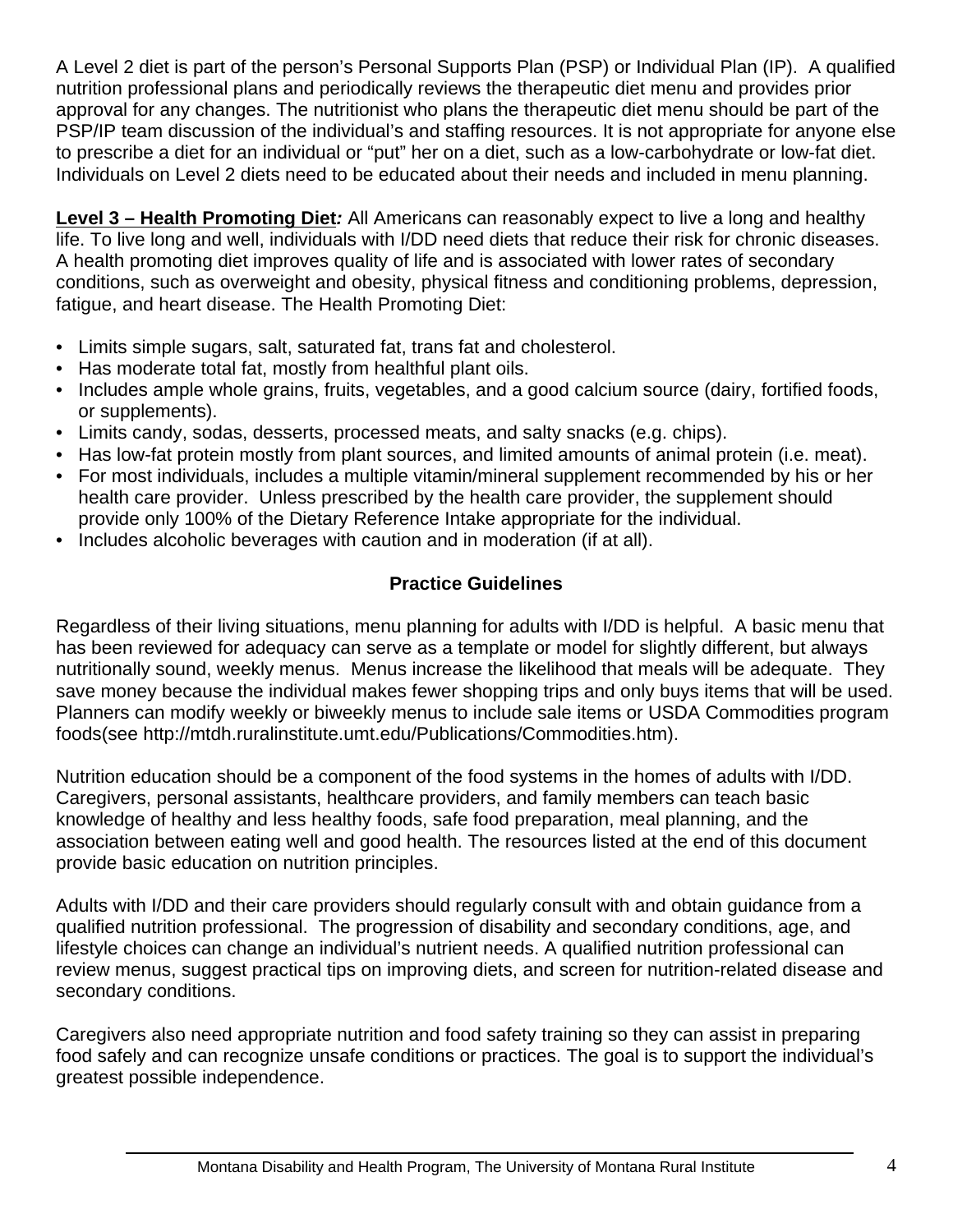### **Nutrition Rights for Individuals with Intellectual or Developmental Disabilities**

Individuals with intellectual or developmental disabilities (I/DD) have the right to expect:

- Nutritional support from providers who respect their needs.
- A nutritious and adequate diet based on scientific health and nutrition research.
- • A culturally-acceptable diet that promotes the individual's health and meets individual needs.
- Safely-prepared and stored food served in a pleasant atmosphere.
- A varied diet of fresh, whole, and minimally-processed foods.
- Choices of foods to include or exclude from an individual's diet.
- Ongoing information about individual dietary needs and appropriate foods to meet those needs.
- Representation in population-based food and nutrition research studies, to ensure that findings generalize to, and are useful for, people with disabilities.
- Fair and respectful treatment from food and nutrition professionals.

These *Standards of Care* are based on the current scientific research on adults with and without disabilities and will be updated regularly. Please note that individuals with I/DD are underrepresented in most research studies. Your feedback is important to the nutrition and health of individuals with intellectual or developmental disabilities. We would like to hear from you!

#### **Resources**:

#### **General Nutrition Guidelines and Support:**

*MyPyramid* (the *Food Guide Pyramid*): Nutrition standards for an adequate diet. Includes a web-based tool to customize the Pyramid for each individual: http://www.mypyramid.gov/

*Dietary Guidelines for Americans*: USDA/HHS suggestions for enjoying food and maintaining good health: http://www.healthierus.gov/dietaryguidelines/

*American Dietetic Association*: Registered dietitians' professional organization can locate a dietitian in your area: www.eatright.org

*U.S. Department of Agriculture*: Gateway to reliable nutrition information: www.nutrition.gov

Cooperative State Research, Education, and Extension Service: Food and nutrition agents provide individualized information on menu and meal planning, food budgeting, and other topics. For local offices, call 202-720-7441 or visit: http://www.csrees.usda.gov/Extension/

*Food and Nutrition Information Center*: Information on nutrition, food safety, and U.S. food programs (i.e. food stamps, commodities). Call 301-504-5719 (V) or 301-504-6856 (TTY) or search the index at http://www.nal.usda.gov/fnic/

Food Safety Training and Education Alliance: Professional food service web site has safe food handling staff training materials and resources: http://www.fstea.org

#### **Disability and Health:**

*Healthy People 2010*: National health objectives for Americans with and without disabilities: http://www.healthypeople.gov/

*Healthy People 2010*, Chapter 6: National health objectives on disability and secondary conditions: http://www.healthypeople.gov/Document/HTML/Volume1/0 6Disability.htm